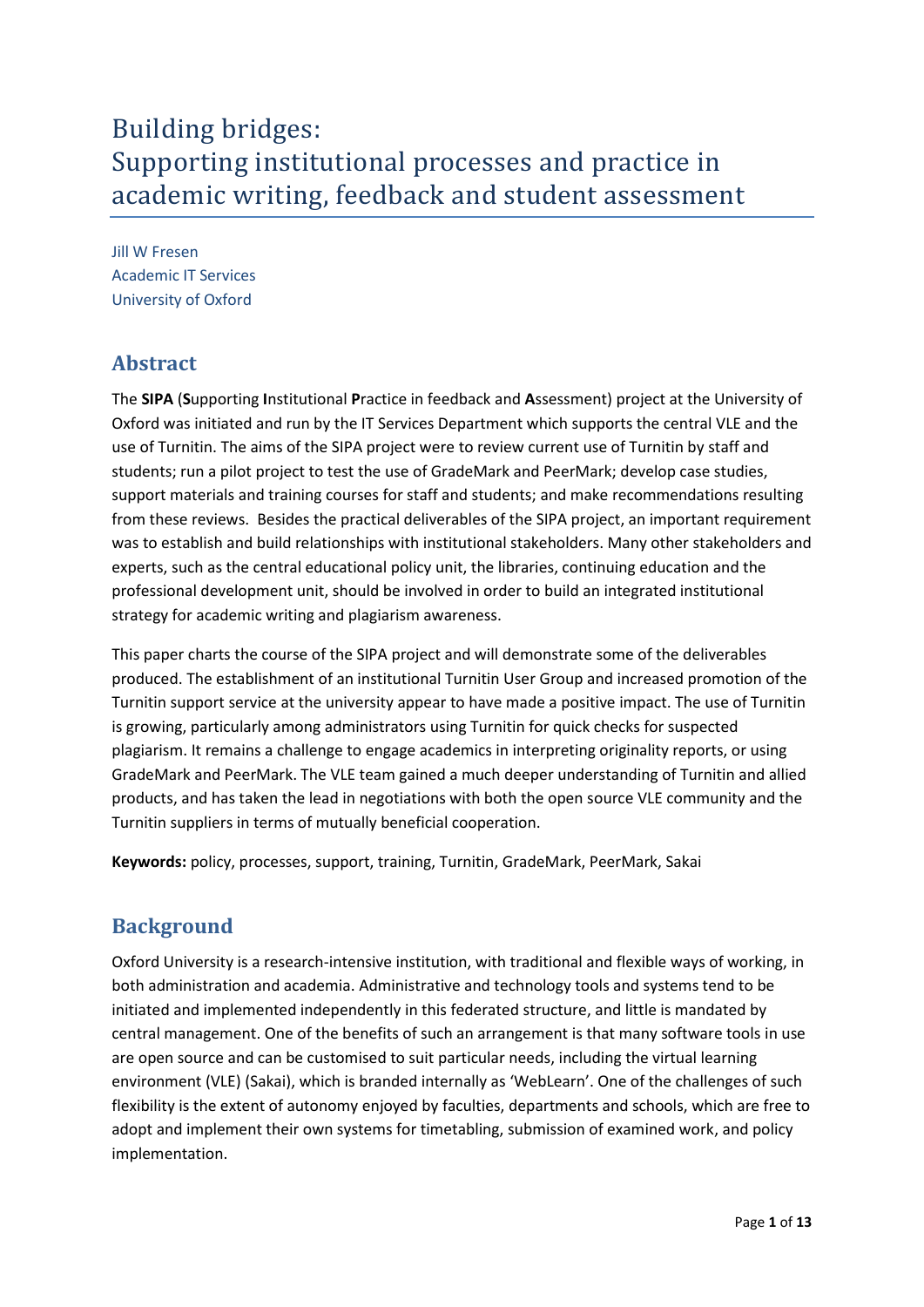The first step in the SIPA project was to pursue a broader institutional understanding of *academic literacy* and start to interrogate the roles and responsibilities of students, tutors and the institution. Oxford University's tutorial system allows an expert 'tutor' - an academic or recognised scholar in the field - to mentor students in a small group situation, focusing on building expertise in the subject discipline. We identified a need for more in-depth guidance for tutors and students in terms of improving students' academic literacy skills. Figure 1 shows our interpretation of the institutional framework surrounding student academic writing.



**Figure 1: Student work under the guidance of a tutor, within an institutional framework**

# **The need for the SIPA project**

In 2007 the university ran a pilot project in one department on the use of Turnitin, resulting in the decision to purchase an institutional TurnitinUK licence. The university supports and encourages the use of Turnitin, not just by examiners for summative student work (to help detect intentional plagiarism), but also as a formative tool to support tutors in helping students improve their academic writing, paraphrasing, referencing and citation skills. The provision of formative guidance to students in working with their tutor, supervisor, or lecturer, as well as with language, library and IT specialists is encouraged. The IT Services Department provides support and training in the use of the VLE (WebLearn), as well as the Turnitin suite of products (Originality Check, GradeMark and PeerMark).

Following on from the 2007 pilot project, three needs were identified:

- Formalise the implementation of Turnitin, GradeMark and PeerMark across the institution;
- Address the lack of clear policy from the central administration regarding plagiarism procedures and guidance for faculties and departments;
- Design and develop staff and student training sessions and support materials on plagiarism awareness and the use of Turnitin.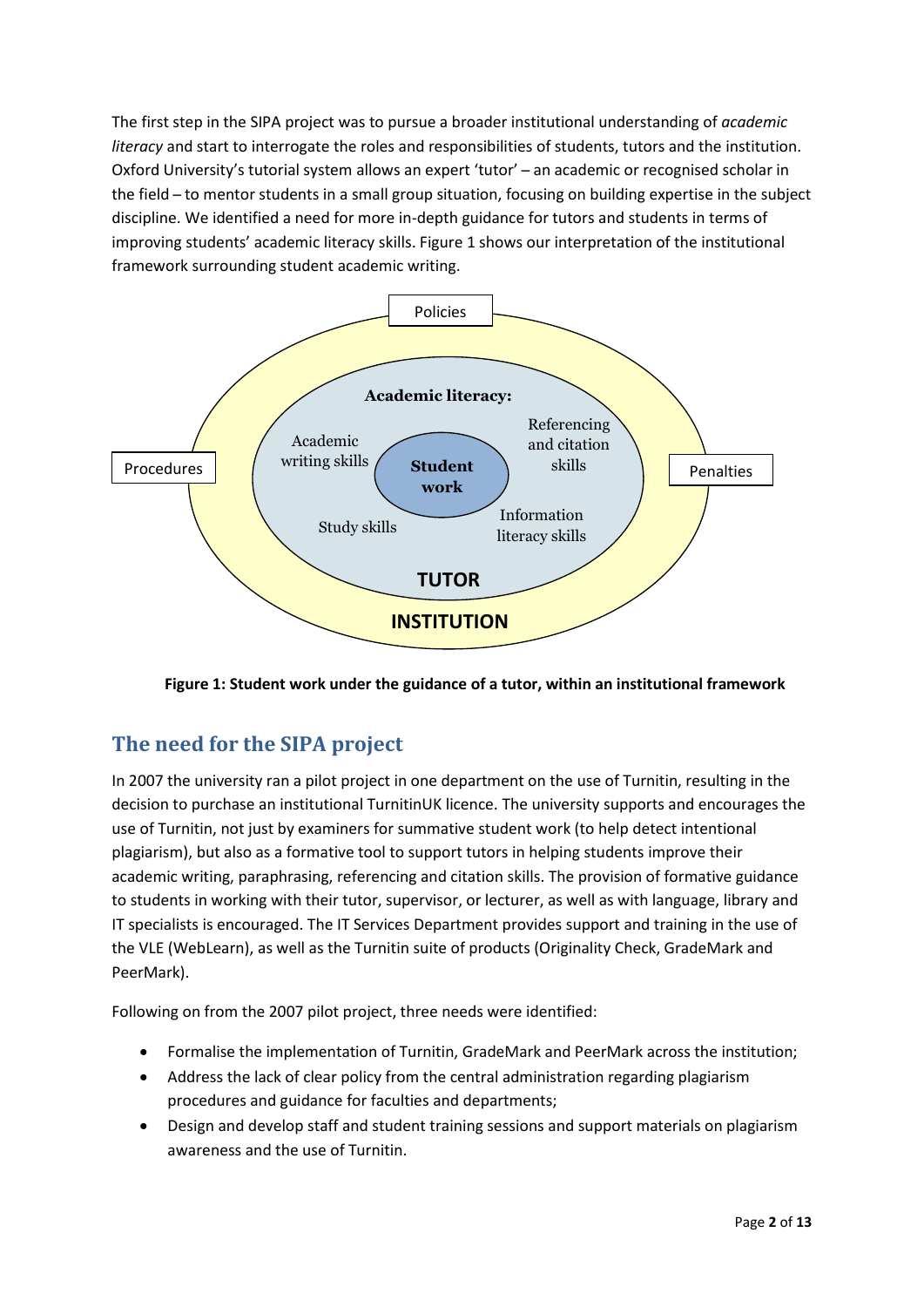The SIPA project was scoped and funded to employ one learning technologist for a period of 18 months in order to address the above needs. Before the project was launched, members of the VLE team assessed and summarised the 'state of play' at the university in terms of how Turnitin could be used and the type of decisions that users would need to make due to alternative paths available to them.

Due to the devolved nature of decision making at the university, staff may choose whether to use Turnitin via the VLE integration (the WebLearn Assignments tool), or directly via the TurnitinUK web interface [\(http://submit.ac.uk\)](http://submit.ac.uk/) (See the relative advantages and disadvantages listed in Appendix A1.) For direct use of Turnitin, staff members request an instructor account from the central Turnitin administrator in IT Services. The institutional policy does not allow students to submit their work to Turnitin independently – it must be done under the guidance of their tutor, lecturer or supervisor.

Figure 2 shows the decision points that a staff member should consider before embarking on the use of Turnitin.



#### **Figure 2: Decision points for staff members to consider in using Turnitin**

Figure 2 shows that various options are available for staff to consider when embarking on the use of Turnitin as an originality checking tool. If using the WebLearn Assignments tool, the assignment must first be created by the staff member, students should already be enrolled as site members, and then they can submit their essays. If using TurnitinUK, staff members may either: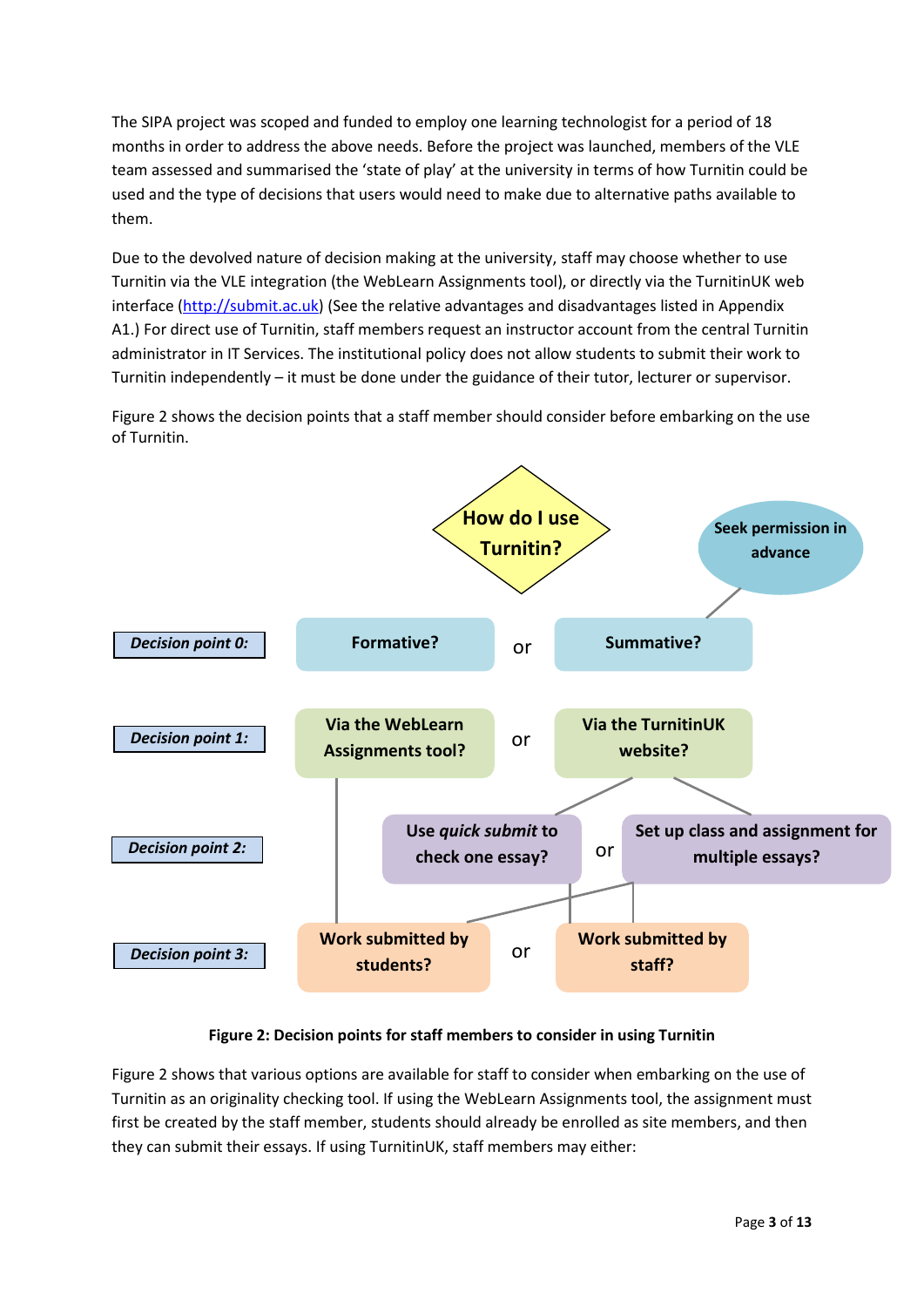- use the **quick submit** mode (in order to submit a small number of essays) o essays are submitted by the staff member
- or set up a **class** (in order to accept essays from a group of students)
	- $\circ$  essays may be submitted by the students or by the staff member, but the class and the assignment must first be created by the staff member.

## **Methodology: The SIPA project**

As a consequence of the 2007 pilot project and in order to address the needs that emerged from it, the **SIPA** (**S**upporting **I**nstitutional **P**ractice in feedback and **A**ssessment) project was initiated in late 2011. The project was run by the IT Services department (Academic IT group) which supports the central VLE (WebLearn) as well as the use of Turnitin. Funding was acquired to appoint a learning technologist for a fixed term of 18 months to concentrate on delivering the required outcomes. The project was run and managed according to a formal (but 'light touch') project management methodology.

#### **Aims of the project**

The aims of the project were to:

- review current use of Turnitin by staff and students; review how Turnitin is used by other UK higher education institutions;
- run a pilot project to test the use of GradeMark and PeerMark;
- develop case studies, support materials and training courses for staff and students; and
- make recommendations resulting from these reviews.

#### **Project management methodology**

At the time, IT Services was running a 'light-touch' project management methodology - i.e. an internally agreed methodology that suited the requirements for the management and delivery of projects based on IT service provision. A project brief, budget and project plan were submitted and approved, and monthly monitoring reports were submitted to the senior management team.

### **Project deliverables**

The project deliverables included new features and enhancements to WebLearn (the Assignments tool and Turnitin integration), as well as the design, development and delivery of institutionalspecific support documentation, advice materials and training for users – academics, administrators and students.

Besides the practical deliverables of the SIPA project, a most important requirement was to establish and build relationships with institutional stakeholders, in order to continue and consolidate the work already begun. The project team work with various stakeholders and experts, such as the central educational policy unit, the libraries, continuing education and the professional development unit, in order to begin building an integrated institutional strategy for academic writing and plagiarism awareness.

### **Project activities (work packages)**

Various standard project management methodologies such as PRINCE2<sup>®</sup> may refer to 'productbased planning' or 'work packages' (SPOCE, 2013). In the SIPA project we decided to manage the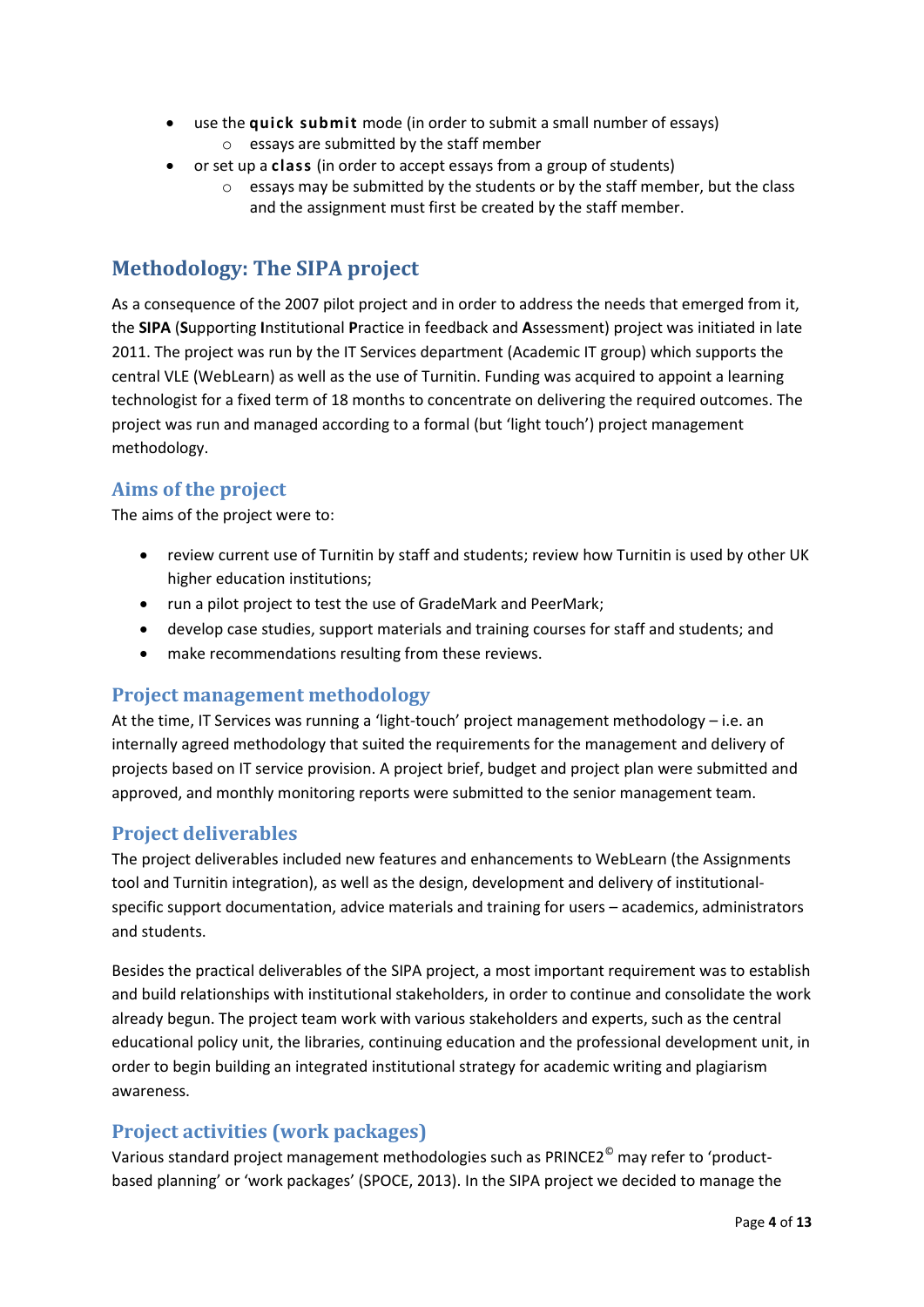project by monitoring progress on the following nine 'activities' which were distilled from the aims of the project:

- 1. Review current use of Turnitin by staff and students at Oxford University
- 2. Review Turnitin support, use and strategy at other UK universities
- 3. Pilot GradeMark and PeerMark
- 4. Develop a communications strategy for plagiarism prevention and Turnitin use
- 5. Design and develop new training courses (5)
- 6. Design and develop case studies in using technology to support assessment and feedback (6)
- 7. Recommend improvements to the WebLearn Assignments 2 tool
- 8. Develop help documentation, user information and guidance
- 9. Produce reports

The activities were managed using an Excel<sup>©</sup> spreadsheet, with a column for each of the nine activities, divided into milestones. Due dates were shown in red, and as each milestone was completed, the respective cell in the spreadsheet was shaded. The simple example shown (Figure 3) may offer a useful tool for other learning technology teams in managing similar projects – a skill that is often assumed, but seldom developed in practice.

|            |                          | <b>Activities</b>                           |                             |                                |                           |                           |
|------------|--------------------------|---------------------------------------------|-----------------------------|--------------------------------|---------------------------|---------------------------|
|            | 1                        | 2                                           | з                           | 4                              | 5                         | 6                         |
|            | <b>Review of current</b> | <b>Review of Turnitin</b>                   | <b>Pilot GradeMark and</b>  | Develop a                      | <b>Design and develop</b> | <b>Design and develop</b> |
|            | use of Turnitin by       | support, use and                            | <b>PeerMark</b>             | <b>Communications</b>          | (5) new training          | (6) case studies at       |
|            | staff and students       | strategy at other UK                        |                             | <b>Strategy for Plagiarism</b> | <b>courses</b>            | <b>Oxford in using</b>    |
|            | at this university       | universities                                |                             | prevention and                 |                           | technology to support     |
|            |                          |                                             |                             | <b>Turnitin use</b>            |                           | assessment and            |
|            |                          |                                             |                             |                                |                           | feedback                  |
|            | Develop                  | Draw up list of                             | <b>Identify contrasting</b> | <b>Identify key</b>            | <b>Identify and name</b>  | Explore and finalise a    |
|            | questionnaire            | contacts at other                           | departments/interest        | <b>stakeholders</b>            | courses as per            | suitable 'look & feel',   |
|            | <b>30 Nov</b>            | <b>institutions</b>                         | ed parties                  | 15 Jan                         | database                  | layout, format for case   |
|            |                          | 23 Dec                                      | 28 Feb                      |                                | requirements 31 May       | studies 28 Feb            |
|            | Pilot questionnaire      | Conduct visits or video Conduct preliminary |                             | Meet with key                  | Write and submit          | <b>Identify cases</b>     |
|            | 30 Nov                   | conference sessions                         | workshop                    | stakeholders in                | course descriptions       | 30 Apr                    |
|            |                          | with them                                   | 15 Apr                      | divisions,                     | 30 Apr                    |                           |
|            |                          | 31 Mar                                      |                             | administration and             |                           |                           |
| Milestones |                          |                                             |                             | 31 Mar<br><b>libraries</b>     |                           |                           |
|            | Study relevant           | Write report on each                        | <b>Conduct GradeMark</b>    | Advertise                      | Schedule new courses      | Draft case studies in     |
|            | papers/questionnaire     | contact session - notes pilot               |                             | Plagiarism/Turnitin            | with IT Learning          | collaboration with        |
|            | s from other             | in WL team wiki                             | <b>Apr-June</b>             | User Group and set up          | Programme                 | subjects                  |
|            | institutions             | 30 Apr                                      |                             | site in WebLearn               | 30 June                   | 31 Aug                    |
|            | ongoing                  |                                             |                             | 31 Jan                         |                           |                           |
|            | Conduct review           |                                             | <b>Conduct PeerMark</b>     | Set up mailing list for        | <b>Design lear</b>        |                           |
|            | 31 Mar                   |                                             | pilot                       | <b>Plagiarism User Group</b>   | activities/ex             |                           |
|            |                          |                                             | <b>Apr-June</b>             | and schedule.                  | 31 July                   |                           |
|            |                          |                                             |                             | meetings 31 Jan                |                           |                           |
|            | Write some               |                                             |                             | Design and produce             | Compile cours             |                           |
|            | preliminary              |                                             |                             | adverts for promotion          | <b>handbooks</b>          |                           |
|            | recommendations to       |                                             |                             | of courses and                 | 30 Sept                   |                           |
|            | inform project           |                                             |                             | WebLearn front page            |                           |                           |
|            | 30 June                  |                                             |                             | 31 Mar                         |                           |                           |
|            |                          |                                             |                             |                                |                           |                           |

#### **Figure 3: Spreadsheet to manage activities, milestones, due dates and completion**

The spreadsheet proved to be a useful yet simple tool for monitoring progress on the project and the required deliverables. It served as a working document in monthly meetings between the project manager and the learning technologist, and provided input into the monthly monitoring reports.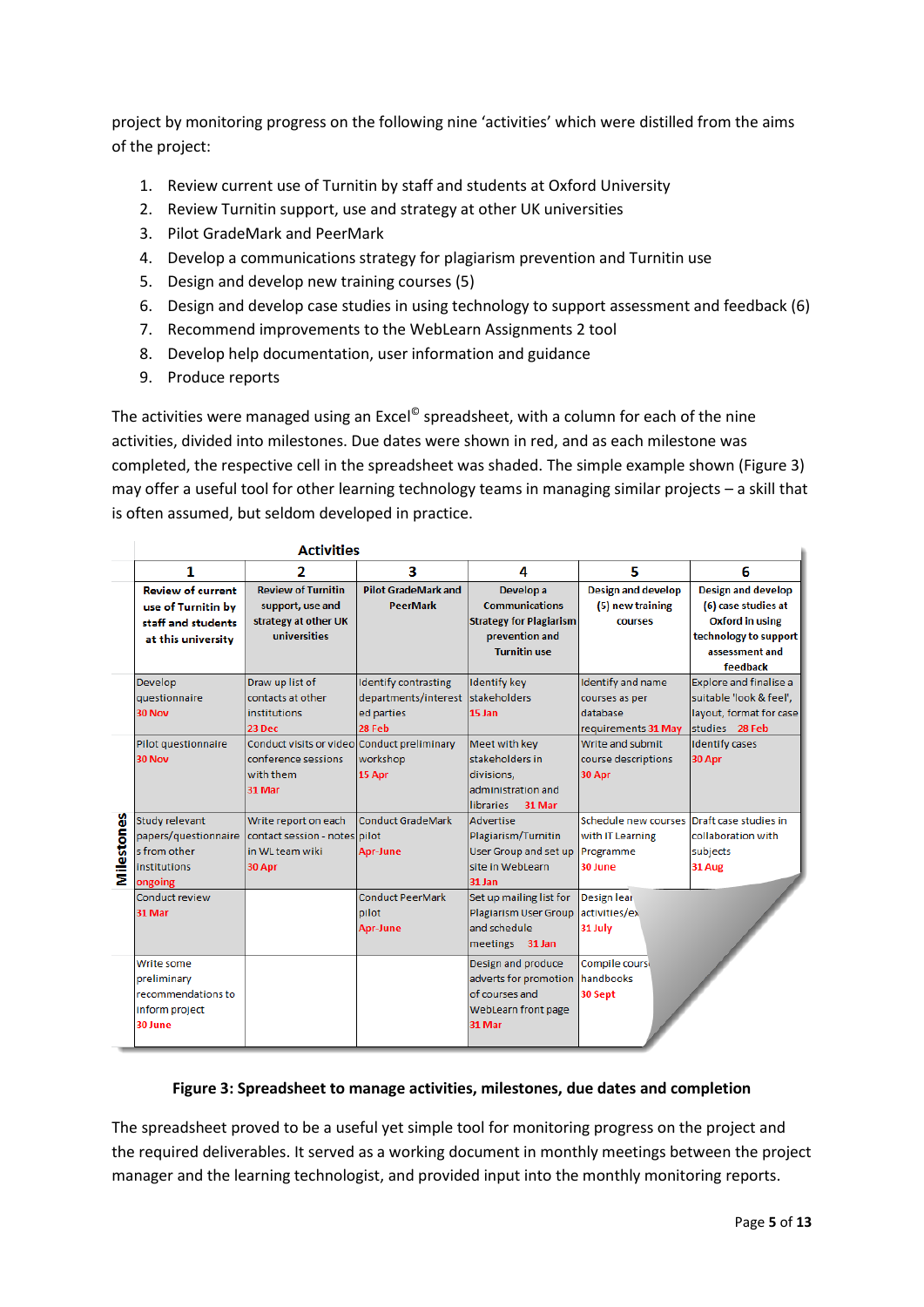# **Findings and discussion**

### **Review current use of Turnitin by staff and students at Oxford University**

The first activity in the SIPA project was to seek current users of Turnitin at Oxford University and to find out how they use the system. A short questionnaire was sent to all staff members with a Turnitin instructor account. A total of 20 replies were received from 70 instructors (response rate of 28.6%). The following data was gathered:

|    | Question                                                         | <b>Responses</b> |
|----|------------------------------------------------------------------|------------------|
| 1. | Please give us your comments about whether and how Turnitin is   | 20 open comments |
|    | useful to you                                                    |                  |
| 2. | In what ways do you use Turnitin? (You may give more than one    |                  |
|    | response)                                                        |                  |
|    | A: Using Quick Submit for individual papers                      | A: 15 responses  |
|    | B: Creating a class and assignment in Turnitin directly (via the | B: 2 responses   |
|    | submit.ac.uk website)                                            |                  |
|    | C: Using the Assignments tool in WebLearn                        | C: 1 response    |
| 3. | What is your primary role?                                       |                  |
|    | A: Academic staff and/or researcher                              | A: 11 responses  |
|    | B: Administrative staff                                          | B: 9 responses   |

The responses to question 1 were largely positive, although one respondent reported that they had been unsuccessful in using the system and would have appreciated more support. Another reported that it took them a long time to learn to use Turnitin. There was thus some indication of the need for training and support. Positive responses were of the type to be expected when Turnitin is used as a plagiarism detection tool, e.g.

*Yes, very useful. As a science tutor, I find my students were relying heavily on both internet sites and text books. I have been able to discover how much material they are pulling from which sources.*

*I have found it quite good, very useful especially the quick submit, not up to date on some of the latest papers published but ok.*

People who opt to use TurnitinUK directly (see Figure 2) are a mix of academic staff, researchers and administrators; they clearly use it via Quick Submit to quickly scan papers for evidence of possible plagiarism. It should be noted that the low response to question 2C (number of people using Turnitin via the VLE integration) is unsurprising in this context, since the sample consisted of staff members with instructor accounts in the direct TurnitinUK service. VLE users were not surveyed, since VLE use was not part of the project brief.

Frequent users of TurnitinUK direct were identified by looking at Turnitin Instructor statistics. Follow up discussions with them revealed that administrative staff are frequently asked to submit papers to TurnitinUK direct on behalf of academics or examiners. There appeared to be widespread disparities between departments in terms of policy and processes regarding the use of Turnitin for either formative or summative purposes.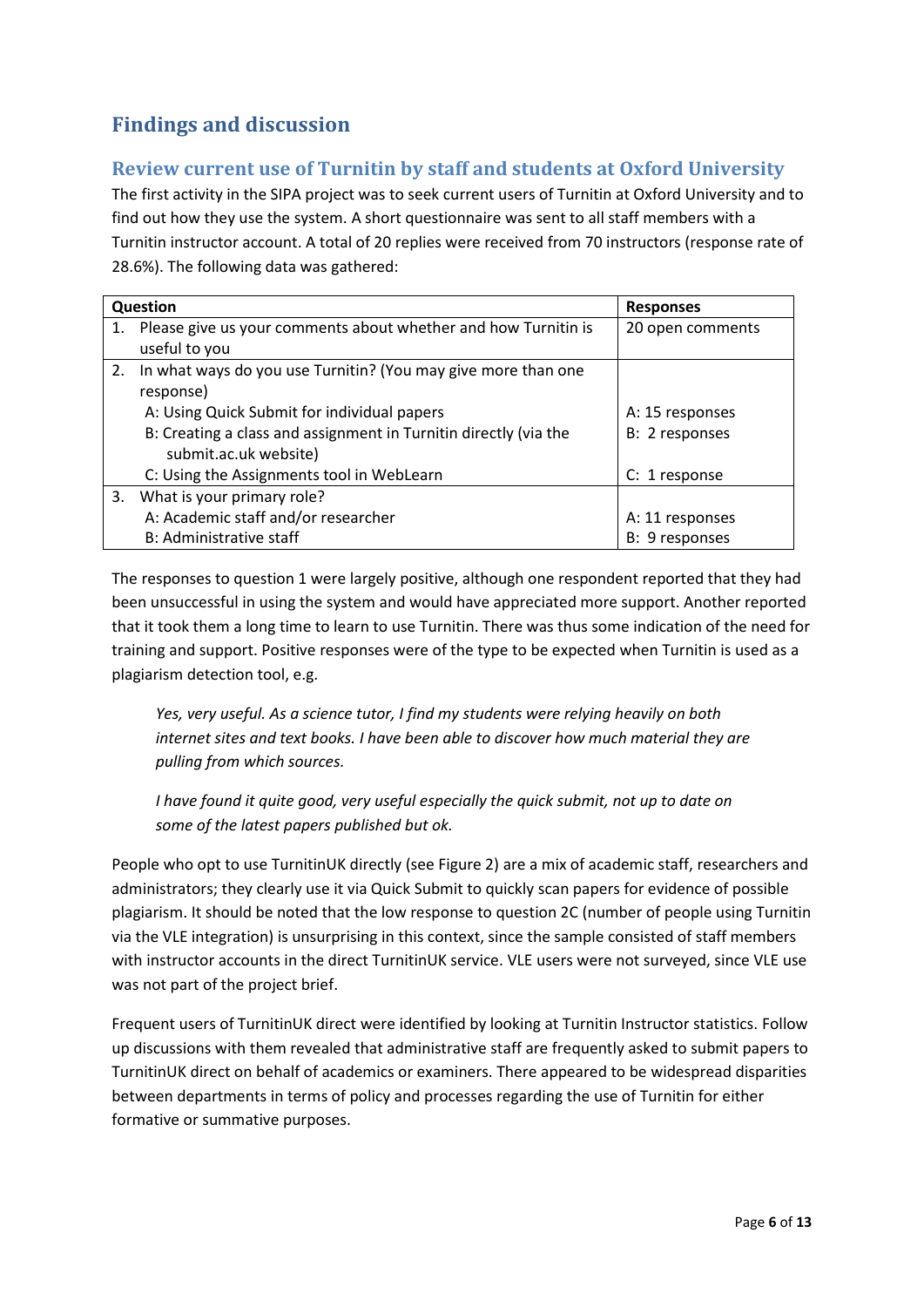#### **Review Turnitin support, use and strategy at other UK universities**

In order to investigate current and recent activities in the field of academic integrity and support interventions, the project team began by engaging with support agencies in the UK, such as the Higher Education Academy, JISC and PlagiarismAdvice (http://plagiarismadvice.org). We attended workshops hosted by ASKe (the Assessment Standards Knowledge exchange) at Oxford Brookes University (www.brookes.ac.uk/aske) and found helpful guidelines such as those written by Carroll and Appleton (2001), Morris (2010), and Morris and Carroll (2011).

We visited a selection of higher education institutions within our region to investigate how they use Turnitin and implement academic integrity support interventions. Most of the institutions consulted provide access to Turnitin only through integration with their institutional VLE. Administrative staff at Oxford University use Turnitin directly, which requires a Turnitin instructor account and specific training and competence in setting up classes, assignments and submission options via the Turnitin web interface. We found that other institutions tend not to run formal Turnitin training courses for staff, but rely on training materials and webinars provided by the Turnitin vendors.

Due to the fact that Oxford University colleges and departments enjoy a significant level of autonomy, the Turnitin service is offered, but is not mandatory. Thus usage tends to be on a fairly small scale (around 7,000 student papers per year), compared to other institutions where the software is used routinely and annual processing of around 70,000 papers may be the norm.

#### **Pilot GradeMark and PeerMark**

As part of the SIPA project, GradeMark and PeerMark (included in the Turnitin suite of software tools) were piloted on a small-scale pilot in early 2013. Participants were sought amongst academic staff by sending out email invitations and news bulletins. Although several potential users expressed an interest, they did not all participate actively in this part of the project for various reasons. For example, one user thought he might use GradeMark, but then he decided to continue using the Track Changes and commenting features in MS Word to assess his students' essays.

There was some use of GradeMark and feedback about the tool from participants was mixed. Some of the feedback implies that GradeMark is unsuited to the Oxford tutorial system which enables small group engagement and verbal discussion of essays with peers and the tutor, rather than written feedback. However, the tool might be used successfully in certain cases, for example, in postgraduate taught courses which require written assignments. For this reason, the SIPA project suggested that GradeMark is worth further promotion as a feedback tool.

PeerMark is a tool to support student review of each other's papers in a peer learning situation. Peer learning is nothing new or special (we learn informally from our peers on a regular basis), and indeed, peer learning is an integral part of the Oxford tutorial system. The formal practice of peer teaching, peer learning and peer assessment gained momentum in higher education from the 1960s (Goldschmid & Goldschmid, 1976). Those authors refer to the broad concept of "peer teaching situations [which] require total involvement of 'tutee' and 'tutors' alike" (p. 12). Such a practice would need to be carefully considered and implemented by a lecturer as part of their overall teaching and learning strategy, particularly if they envisage using electronic tools to support the provision of peer review feedback.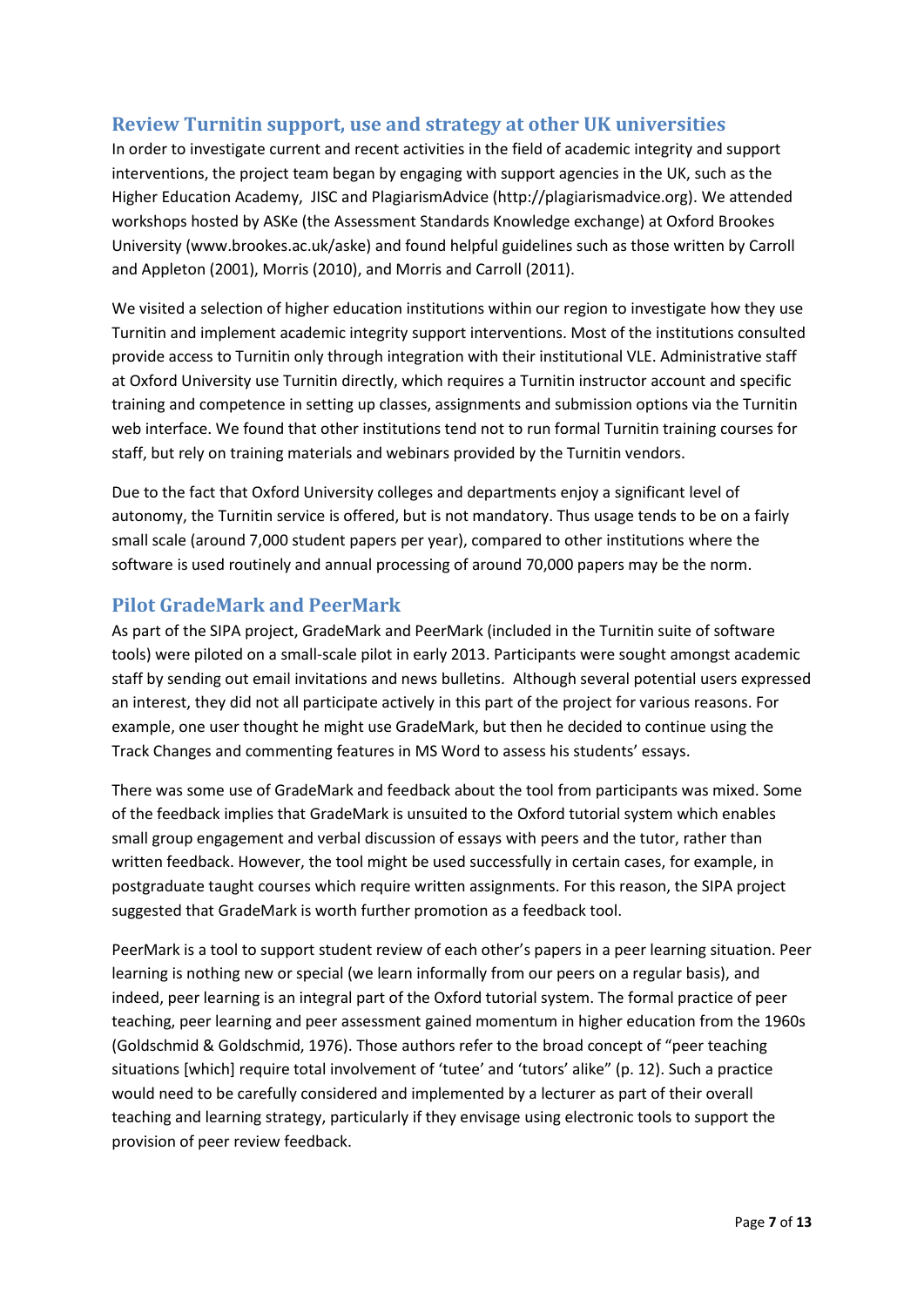The PeerMark tool allows a lecturer to specify how students should be grouped and how their peers' papers should be allocated for review. The review is based solely on students responding to review questions set by the lecturer, and does not include the option to allocate a mark or grade to the papers reviewed. In contrast with GradeMark, which is used quite extensively at other UK HE institutions, little evidence of PeerMark usage was found, nationally or at Oxford. The product itself appears to be in an early stage of development, subject to expansion of its user base. The Turnitin Help Desk responded on 18 March 2014 with the following information:

*Unfortunately it is not possible to attach a rubric into the Peer review, or for a student to grade other students work in PeerMark. Also there is [sic] no available PeerMark walkthroughs at the moment.*

The verbal interaction and discussion in face-to-face, small-group tutorial sessions at Oxford means that there is currently little need for an electronic tool such as PeerMark. Furthermore, existing tools in WebLearn (e.g. Assignments and Forum Discussions) can easily be adapted to conduct peer review exercises, if a lecturer wishes to make use of peer learning.

Both GradeMark and PeerMark have several features that would be best explained during formal training sessions; however, academic staff frequently have little time to attend formal courses. The SIPA project therefore concluded that one-to-one consultation on request is adequate to meet current needs at Oxford in terms of using these tools.

## **Develop a communications strategy for plagiarism prevention and Turnitin use**

A Turnitin marketing and communications strategy was produced with the aim to:

- Support more widespread adoption of Turnitin across the university, particularly through integration with the WebLearn Assignments tool ;
- Raise awareness of the Turnitin service and associated products GradeMark and PeerMark.

Arising from the strategy, the project established a number of methods to promote and support plagiarism awareness and the use of Turnitin, namely:

- Formal and informal face-to-face training sessions offered by IT Services
- Consultation and support to individual staff members on request
- Turnitin Blog [\(https://blogs.it.ox.ac.uk/tii/\)](https://blogs.it.ox.ac.uk/tii/) (publicly available)
- Oxford University Turnitin User Group (face-to-face meetings once per term, with a website for university staff members)

More details of these channels and initiatives are provided in the End of Project report (IT Services, 2013).

#### **Design and develop new training courses**

Two three-hour teacher-led courses for staff were developed. The courses include the fundamentals of using Turnitin, interpreting Turnitin originality reports, using Turnitin via the WebLearn integration, and WebLearn assessment tools for formative testing. The courses are presented once per term and have accompanying course handbooks with detailed self-study exercises.

In working with academics and administrators in the review of Turnitin use at Oxford, we identified a strong need for student training in academic writing and avoiding plagiarism. Two online tutorials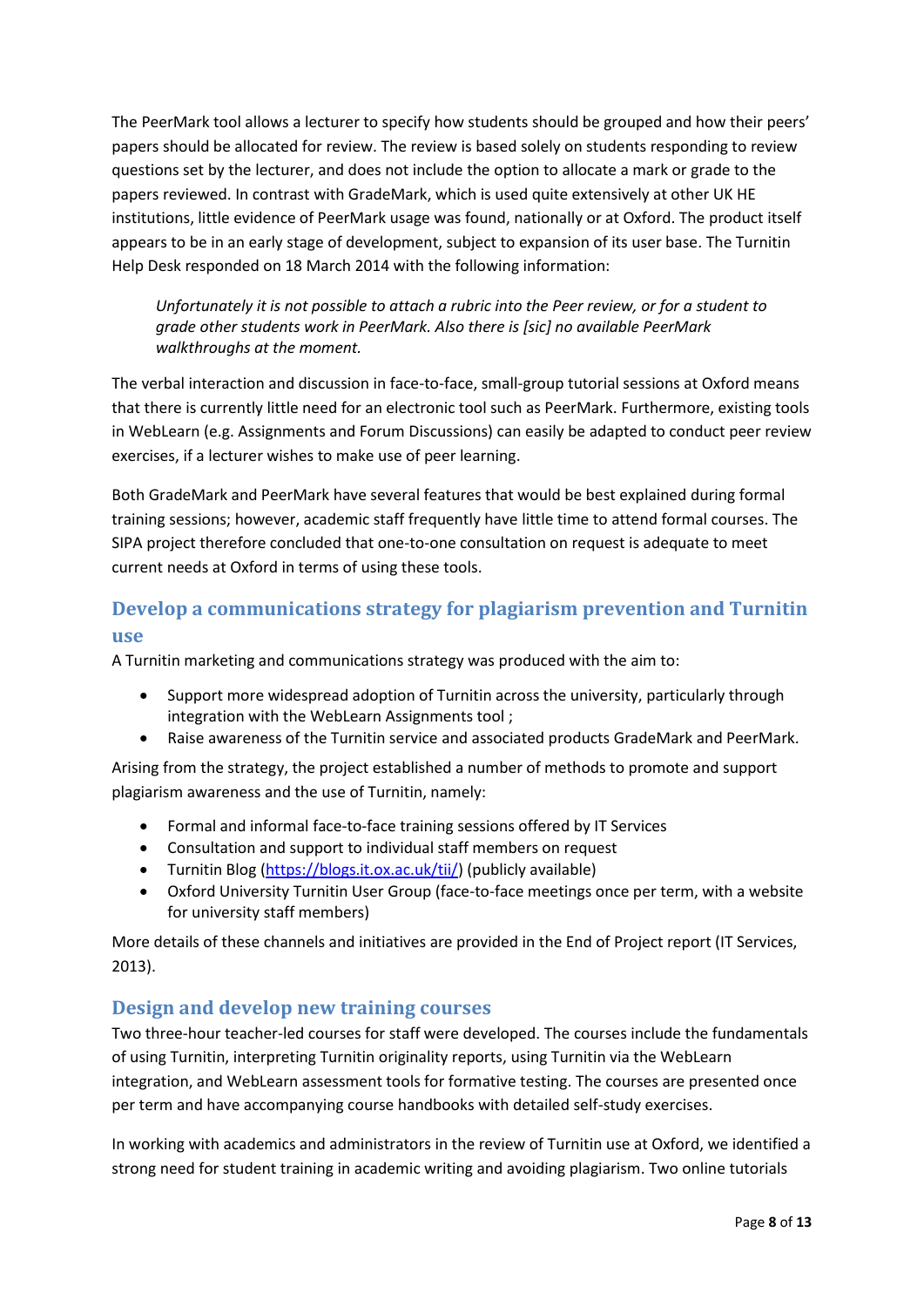were already available for students via WebLearn – one was developed in-house and the second (PLATO) was purchased from the University of Derby (2014). Although the Bodleian Libraries at Oxford provide subject-specific workshops for students about referencing skills on request, there was no central provision of student training in academic writing or the avoidance of plagiarism. As one of the outcomes of the SIPA project, a free course for students is now offered once per term incorporating short talks on referencing and the use of citation management software; and academic writing, summarising and paraphrasing. Students are referred to a set of Palgrave Study Skills books (Williams & Carroll, 2009; Godfrey, 2009; Pears & Shields, 2010). The course includes a practical exercise for students to submit a short piece of work to Turnitin and interpret and discuss the resulting originality report.

## **Design and develop case studies in using technology to support assessment and feedback**

Project team members worked with departments and academics to investigate current assessment and feedback practices. Six case studies were produced on using Turnitin, WebLearn and other tools:

- 1. Turnitin for Admissions: A pilot project at the School of Government, which has since been rolled out by the Graduate Admissions Department to screen the work of all applicants;
- 2. Using GradeMark for academic undergraduate English modules: Trial use of GradeMark at a neighbouring institution;
- 3. Is Rogo a viable alternative to QuestionMark Perception? Medical Sciences Division compares these two online assessment tools;
- 4. How a tutor uses Turnitin via WebLearn (video/screencast): A Law tutor talks about how she uses Turnitin for student essays and what she looks out for;
- 5. Online submission of summative work using the Assignments tool in WebLearn: A project to trial the processes and technology for electronic submission of assignments in three Masters programmes;
- 6. Preventing plagiarism using Turnitin (video): A tutor from the Department of Education describes her actual experience and use of Turnitin, and how it has led to the promotion of responsible practice amongst her students.

The case studies serve as examples of practice around the institution, and as resources during faceto-face training sessions. They are publicly available in the 'SIPA Case Studies' section of the Staff WebLearn Support site [\(https://weblearn.ox.ac.uk/info/plag\)](https://weblearn.ox.ac.uk/info/plag) and may be of use to other institutions.

#### **Recommend improvements to the WebLearn Assignments 2 tool**

The current Assignments tool in WebLearn offers deep integration with Turnitin, including GradeMark and PeerMark. Prior to the SIPA project, it was envisaged that the experimental 'Assignments2' tool might offer improvements to the Turnitin integration options. It turned out that the Sakai-Turnitin upgrade introduced in September 2012 yielded these envisaged improvements. Therefore this project activity was curtailed, since the WebLearn development team decided to remain with the current version of the Assignments tool and not to pursue Assignments2.

A recent development is the Learning Tools Interoperability (LTI) option now offered by iParadigms (the Turnitin suppliers), which our team is currently investigating. This will allow the easy addition of a tool in the VLE that will act as a 'gateway' to the TurnitinUK website, thus making the interaction between Turnitin and the VLE more seamless, while offering full Turnitin functionality.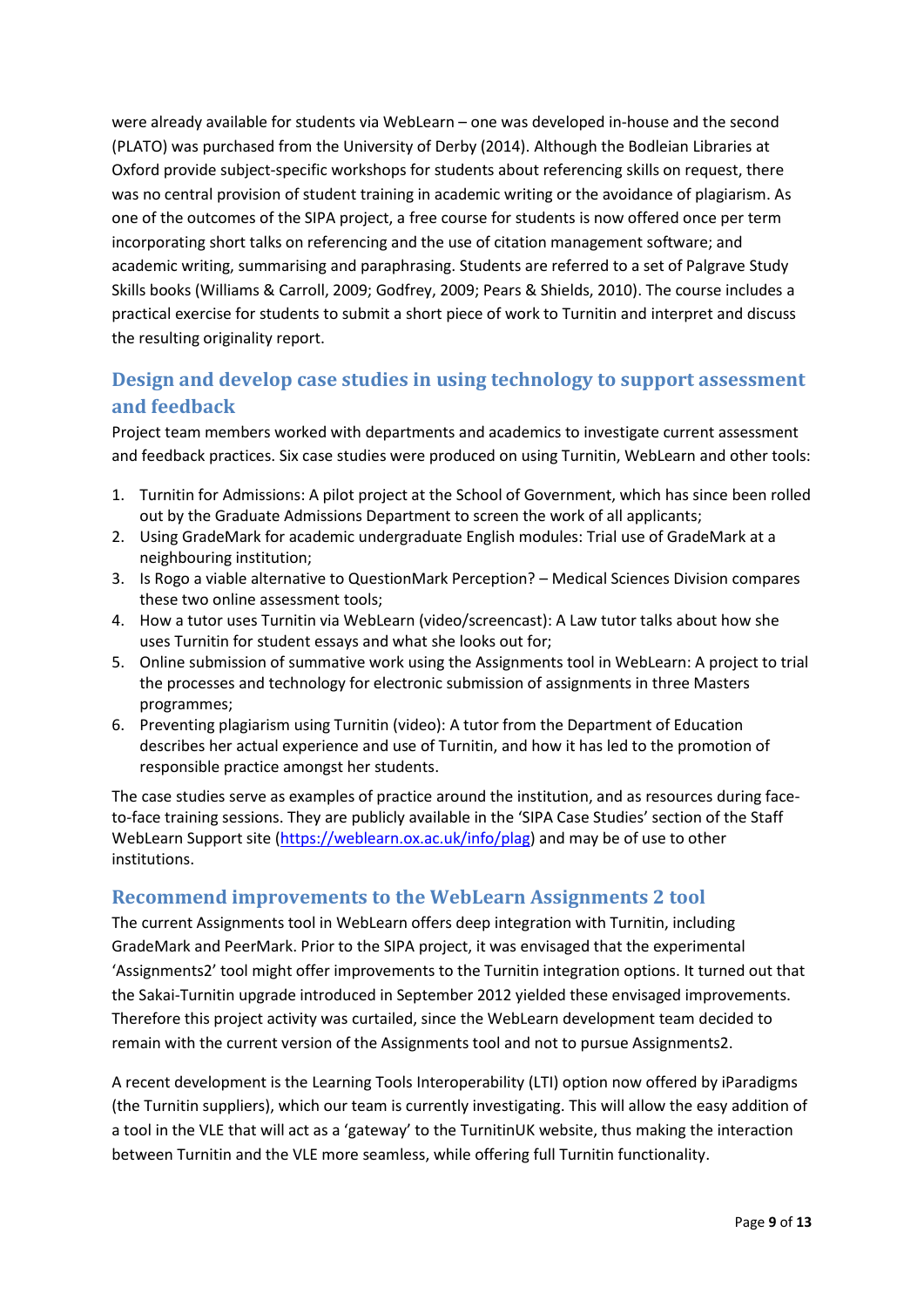## **Develop help documentation, user information and guidance**

Support sites providing a number of resources for both staff and students were developed in WebLearn. The site for staff [\(https://weblearn.ox.ac.uk/info/plag\)](https://weblearn.ox.ac.uk/info/plag) is publically available and includes:

- Consolidated guidance of the use of Turnitin at Oxford University
- SIPA case studies
- Links to Turnitin and plagiarism videos and resources
- Quick guides to using GradeMark and PeerMark

The staff site is fairly well used, with the number of unique visitors averaging around 60 to 70 per month.

The site for students [\(https://weblearn.ox.ac.uk/skills/plag\)](https://weblearn.ox.ac.uk/skills/plag) is restricted to university students and includes:

- $\bullet$  Links to the University's tutorials on avoiding plagiarism
- Links to academic good practice guides
- Links to student and tutor videos on plagiarism and interpreting Turnitin reports.

The site is being used by students, but not yet to a large extent, due to the fact that it is still being promoted and wide-scale adoption requires time.

# **Conclusion**

It is worthwhile noting that the educational experience at Oxford University is rather different from that at the great majority of UK HEIs; the face-to-face, small group tutorial system and the emphasis on formal examinations written under examination conditions mean that there is less institutional reliance upon Turnitin, or desire to explore alternative methods and tools to support assessment practices. Nevertheless, the use of Turnitin is growing, not only among administrators using Turnitin for quick checks for suspected plagiarism, but also by the increased number of academics requesting Turnitin instructor accounts. Approximately half of all submissions continue to be directly via TurnitinUK. Communication channels and advertising of the Turnitin service appear to have made a positive impact.

It is often difficult to get beyond the early adopters and 'usual suspects' to generate interest in WebLearn assessment tools and additional Turnitin tools such as GradeMark. Some departments do not use WebLearn since they make use of their own content management system. Of those departments that do, there appears to be a low percentage of academic staff who elect to use electronic tools for assessment purposes.

The GradeMark pilot produced mixed results. Feedback was generally negative from the group who piloted both the WebLearn Assignments2 tool and GradeMark; on the other hand, a user from the Department of Physiology, Anatomy and Genetics reported that she is a "massive fan" of using GradeMark.

The SIPA project produced all the expected deliverables, and more. In particular, the WebLearn team gained a much deeper understanding of Turnitin and allied products, and has taken the lead in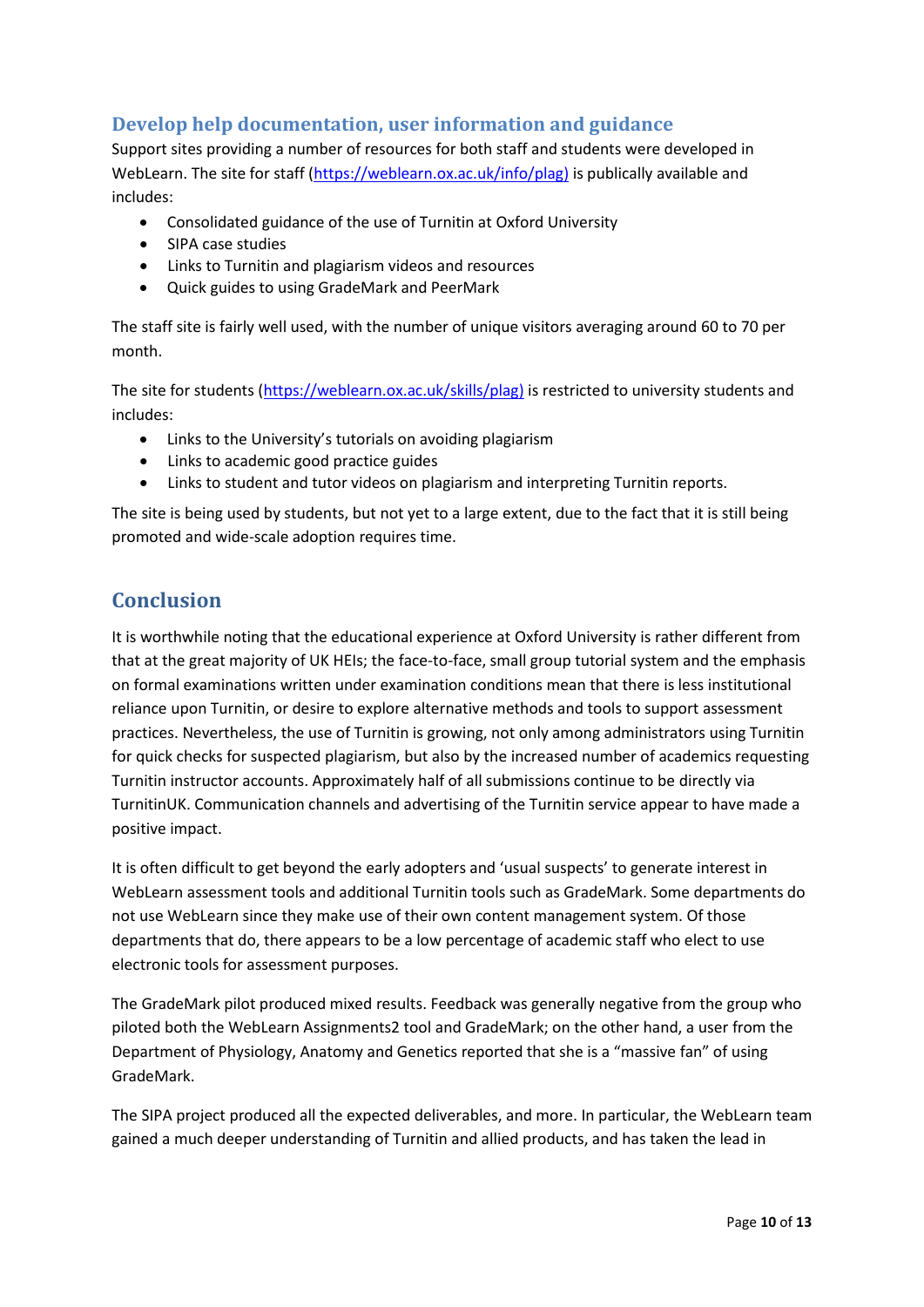negotiations with the Sakai community and the Turnitin providers in terms of future integration enhancement and mutually beneficial cooperation.

A noticeable impact is that before the project was launched, there was uncertainty about central policies and practices in terms of plagiarism awareness and prevention at the university. As a result of relationships built and initiatives undertaken during the SIPA project, there is now much more clarity in terms of Turnitin usage: the institutional Turnitin user group is active, and IT Services provides technical training to academic staff and a plagiarism avoidance session for students. The central Education Committee has updated their guidance to departments and examiners, and has embarked on a series of further work packages to work to streamline institutional processes.

The wider university has benefitted from the project in terms of better centralised guidance and policy, better information from IT Services ('About Turnitin' and a 'Service Level Description'), better training and support materials, and an active Turnitin User Group. The value of the activities, resources and opportunities provided is notable – previously users in divisions and departments were lacking direction, and now they have representatives on a shared and active user group where they can share ideas, learn from peers, and provide a voice to central authorities.

## **References**

Carroll, J. & Appleton, J. (2001). *Plagiarism. A good practice guide*. JISC. [Online] Available: [http://www.jisc.ac.uk/whatwedo/programmes/plagiarism/plagpractice.aspx. \[14](http://www.jisc.ac.uk/whatwedo/programmes/plagiarism/plagpractice.aspx.%20%5b14) May 2014].

Godfrey, J. (2009). *How to use your reading in your essays*. Basingstoke, UK: Palgrave Macmillan.

Goldschmid, B. & Goldschmid, M.L. (1976). 'Peer teaching in higher education: A review', *Higher Education,* 9: 9-33.

IT Services. 2013. *Exit report: SIPA project*. Unpublished internal document. Oxford: University of Oxford.

Morris, E. (Ed.) (2010). *Supporting academic integrity. Approaches and resources for higher education*. The Higher Education Academy JISC Academic Integrity Service. York: The Higher Education Academy. [Online] Available:

[http://www.heacademy.ac.uk/resources/detail/academicintegrity/Supporting\\_academic\\_integrity\\_a](http://www.heacademy.ac.uk/resources/detail/academicintegrity/Supporting_academic_integrity_approaches_and_resources_for_HE) pproaches and resources for HE [May 14, 2014].

Morris, E. & Carroll, J. (Eds.) (2011). *Policy works. Recommendations for reviewing polity to manage unacceptable academics practice in higher education*. The Higher Education Academy JISC Academic Integrity Service. York: The Higher Education Academy. [Online] Available: [http://www.heacademy.ac.uk/resources/detail/academicintegrity/policy\\_works.](http://www.heacademy.ac.uk/resources/detail/academicintegrity/policy_works.%20%5b14) [14 May 2014].

Pears, R. & Shields, G. (2010). *Cite them right. The essential referencing guide,* 8<sup>th</sup> edition, Basingstoke, UK: Palgrave Macmillan.

SPOCE. 2013. *Managing successful projects with PRINCE2© - Overview*. Training handbook. SPOCE Project Management Ltd.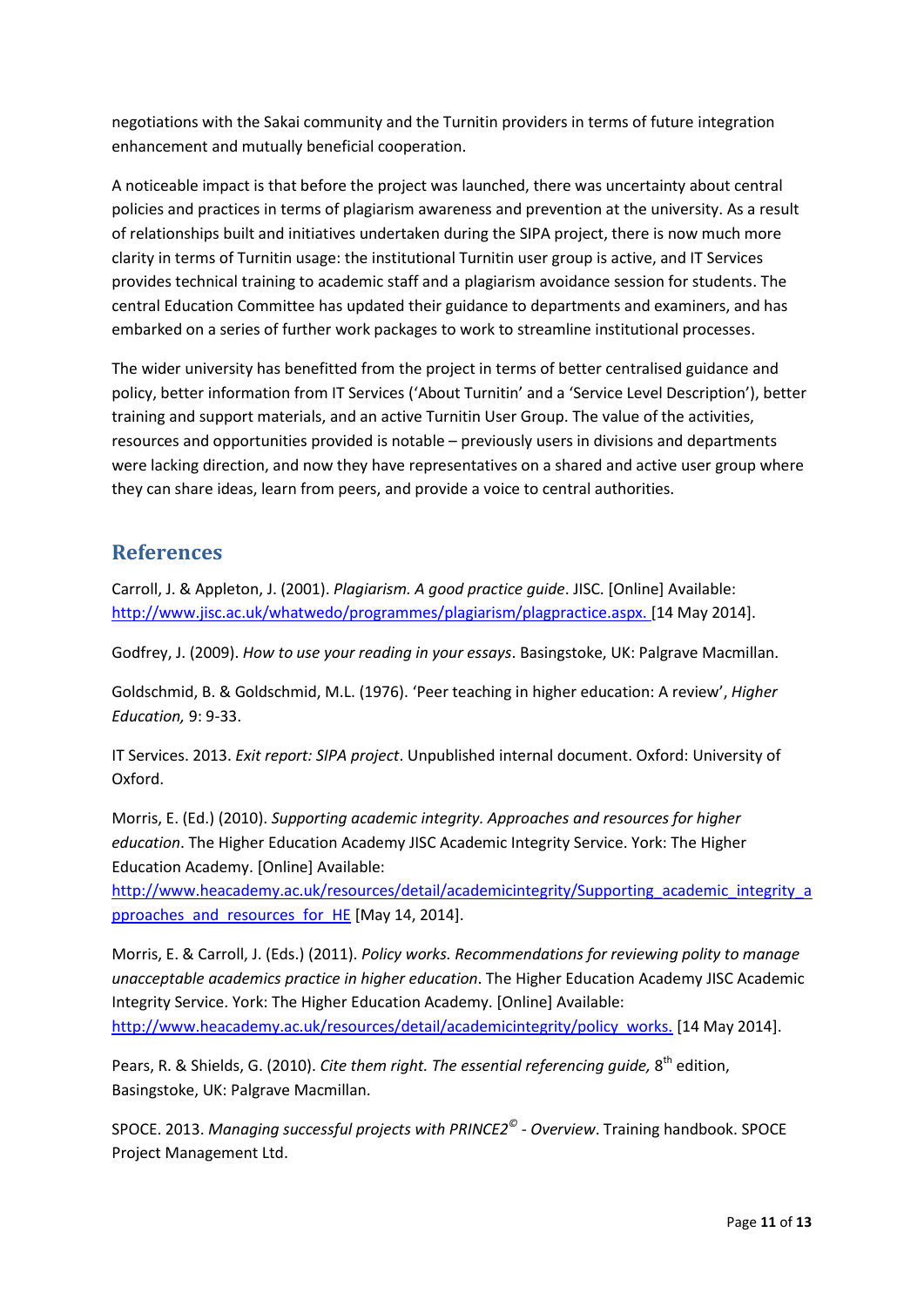University of Derby (2014). *PLATO Plagiarism Teaching Online - An introduction*. [Online] Available: <http://www.derby.ac.uk/PLATO> [4 April 2014].

Williams, K. & Carroll, J. (2009). *Referencing and understanding plagiarism*. Pocket Study Skills. Basingstoke, UK: Palgrave Macmillan.

# **Appendix:**

# **Using the WebLearn-TurnitinUK integration**

*When do I use Turnitin via the WebLearn Assignments tool and when do I use TurnitinUK directly? A guide for administrative and academic staff*

| Using the WebLearn-Turnitin integration                                                                                                                            | <b>Using TurnitinUK</b>                                                                                                                          |
|--------------------------------------------------------------------------------------------------------------------------------------------------------------------|--------------------------------------------------------------------------------------------------------------------------------------------------|
| Add the Assignments tool to your site and tick the box<br>for Turnitin integration                                                                                 | Use either the quick submit option, or the<br>full class option                                                                                  |
| Students should already exist in the WebLearn site. If<br>not, it is easy to add participants, by importing course<br>groups from the central database             | Staff member must create class and add<br>students by registering their email addresses                                                          |
| Students use their single sign on, which is familiar to<br>them                                                                                                    | Students need to make use of new, separate<br>login details (tends to result in queries about<br>lost login details)                             |
| Staff member must create assignment in the<br>Assignments tool                                                                                                     | Staff member must create assignment in<br>Turnitin                                                                                               |
| Re-submissions are possible, but at this stage of the<br>integration, only the first one will go through Turnitin                                                  | Re-submissions are possible; set it so that re-<br>submissions by the same student before the<br>closing date are not matched against each other |
| Staff member can specify closing date and closing<br>time                                                                                                          | Staff member can specify closing date, but not<br>closing time                                                                                   |
| Other site maintainers, such as administrators and<br>examiners can see the assignment and Originality<br>Report, depending on permissions in the WebLearn<br>site | Only the staff member (and students, if so<br>specified) can see the assignment and<br><b>Originality Report</b>                                 |

#### **Advantages of using the WebLearn-Turnitin integration**

- You do not need to request a separate Turnitin account
- You do not need to create a class in Turnitin
- You do not need to enrol students directly in a Turnitin class your students can be easily added as participants in your WebLearn site by importing the course group from a central university database
- You do not need to create an assignment in Turnitin you do this in the WebLearn Assignments tool
- Students make use of their existing single sign on (SSO) login details